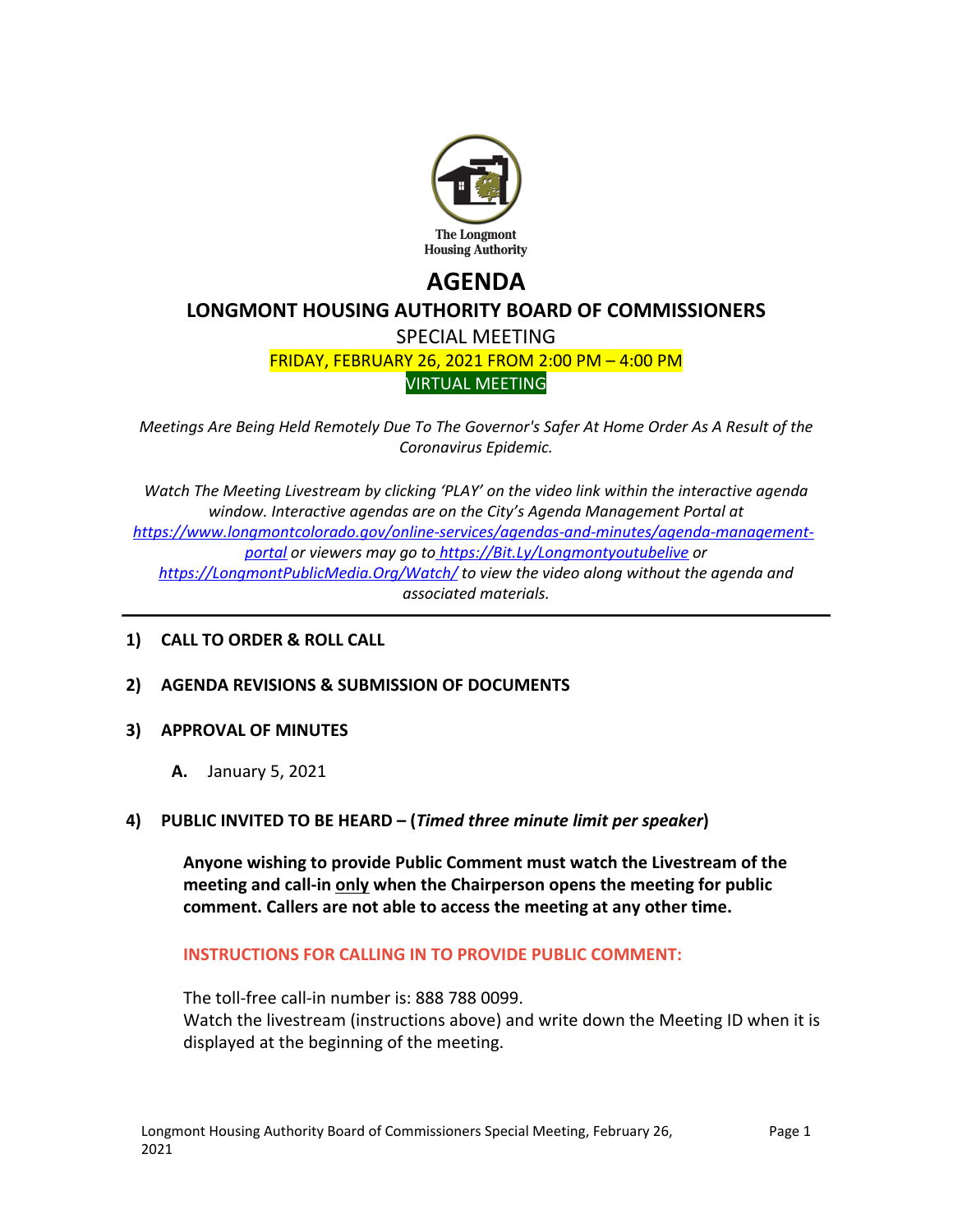WAIT for the Chairperson to invite callers to call-in and then dial the toll-free number, enter the Meeting ID, and, when asked for your Participant ID, press #.

Mute the livestream and listen for instructions on the phone.

Callers will hear confirmation they have entered the meeting, will be told how many others are already participating in the meeting and will be placed in a virtual waiting room until admitted into the meeting.

Callers will be called upon by the last three (3) digits of their phone number and allowed to unmute to provide their comments.

Comments are limited to three minutes per person and each speaker will be asked to state their name and address for the record prior to proceeding with their comments. Once done speaking, callers should hang up.

# **5) NEW & OLD BUSINESS**

- **a)** Overview: Role of Council as the LHA Board of Commissioners
- **b)** Update on transition planning: structure, budget, staffing Needed: Motion to direct staff to convert LHA staff members to employees of the City of Longmont
- **c)** Consider proposal to lease LHA administrative offices to Veterans Community Project
- **d)** Review and approve proposed compensation approach for City staff working on LHA business
- **e)** Voluntary Compliance Agreement update
- **f)** Update on future development opportunities

# **6) INTERIM EXECUTIVE DIRECTOR'S REPORT**

- **a)** Update on Operations
- **b)** Vacancy Report and Aged Receivables Report

# **7) COMMISSIONER COMMENTS & REPORTS**

### **8) ATTORNEY COMMENTS & REPORTS**

**9) UPCOMING MEETINGS**